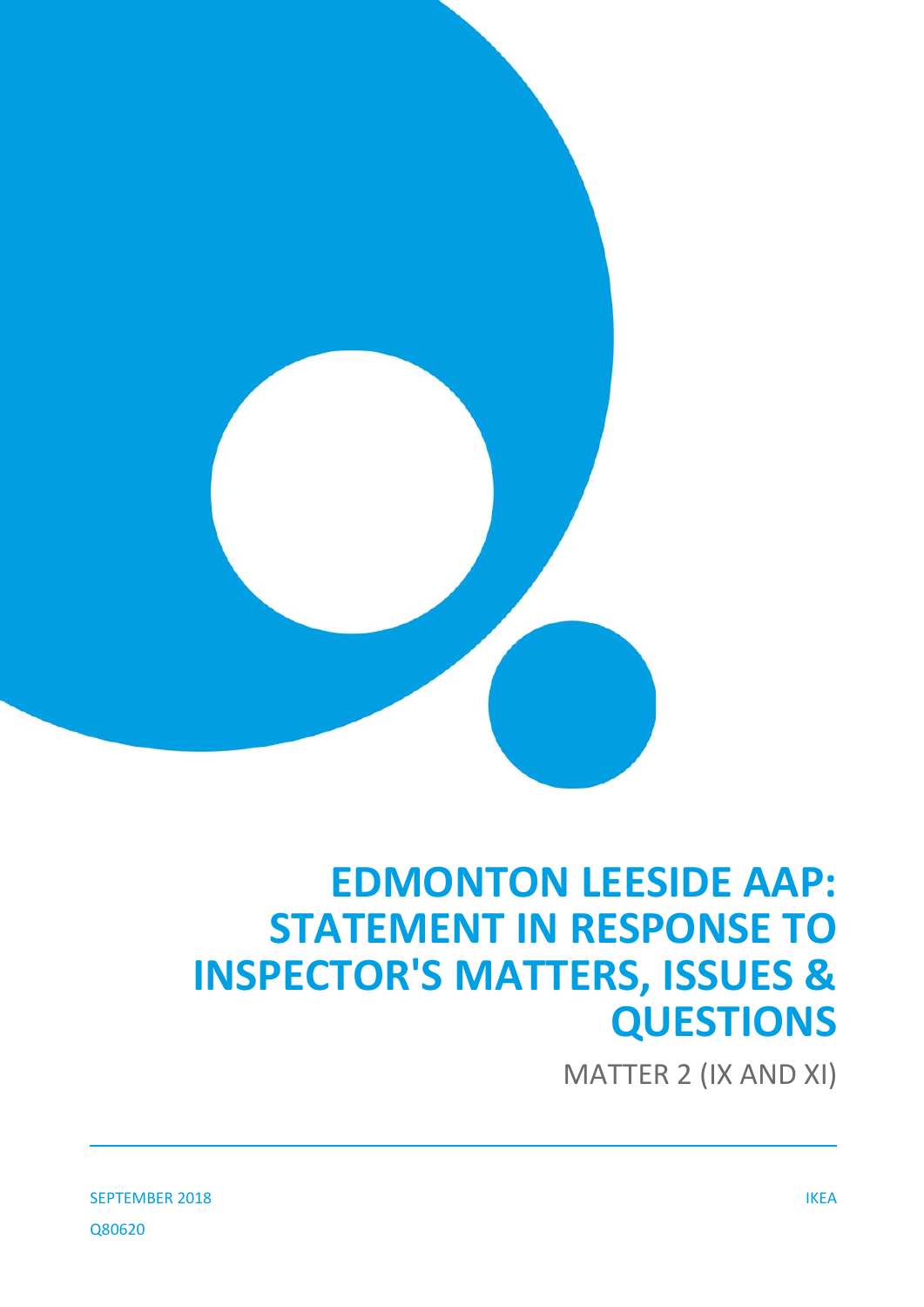### **Contents**

| <b>Introduction</b>                 |  |
|-------------------------------------|--|
| Matter 2 (ix) and (xi) – Employment |  |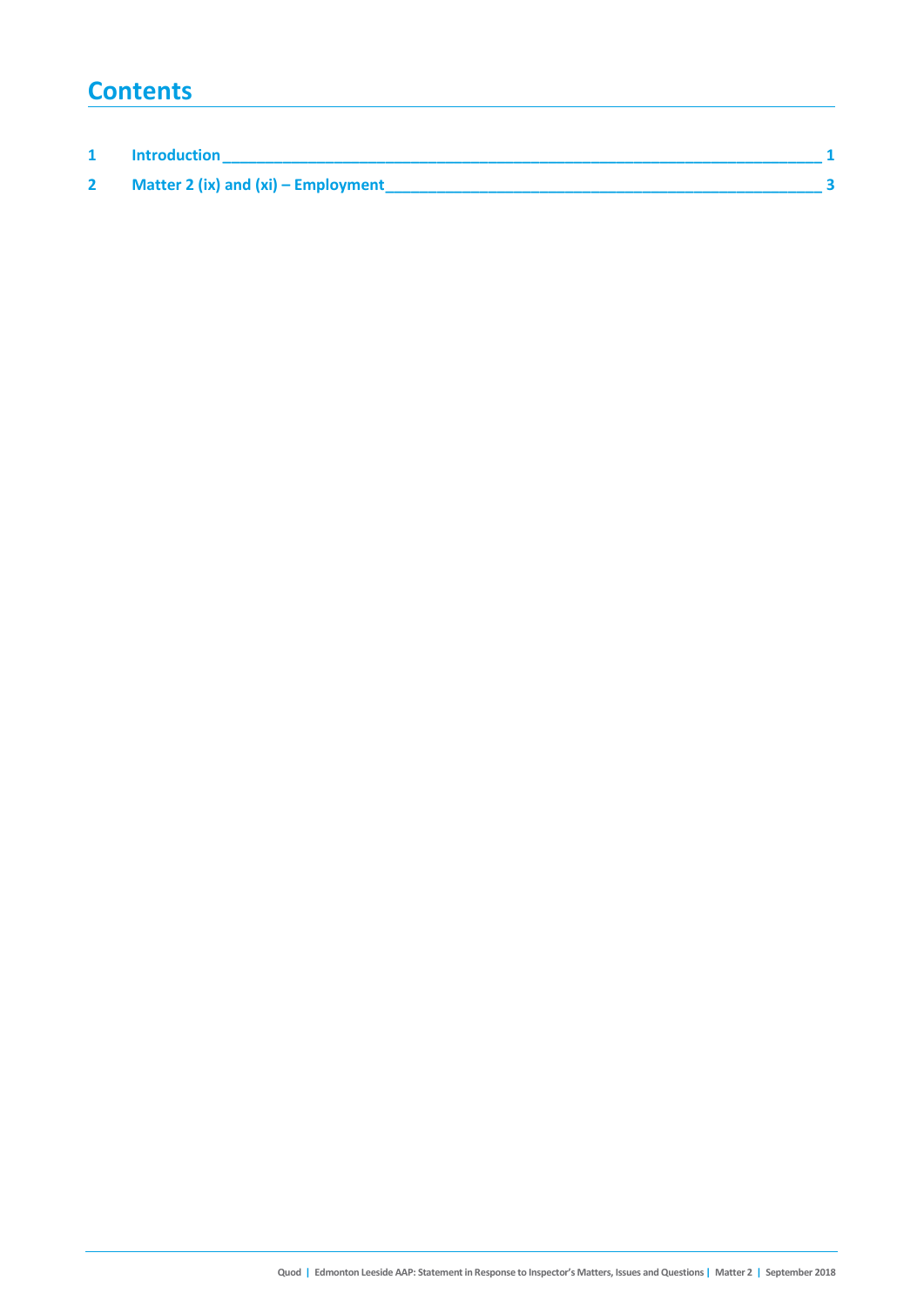## **1 Introduction**

- 1.1 This Statement is submitted further to the representations by IKEA Properties Investments Ltd ("IKEA") to the Edmonton Leeside Proposed Submission Area Action Plan (January 2017) ("AAP") and, prior to those, the Central Leeside Proposed Submission AAP (November 20[1](#page-2-0)4)<sup>1</sup>.
- 1.1 IKEA operates an existing furniture and homeware retail store, herein referred to as "IKEA Tottenham", which lies at the heart of the Meridian Water area. It is a major employer in the area, employing in the region of 600 people directly, of which 80-85% are drawn from the local area/boroughs. It is a long established retail destination, serving north London and beyond.
- 1.2 The store is located to the south of and fronts onto Glover Drive. Customer car parking is provided at surface level, to the north east, and at undercroft level beneath the store. Both car parks are accessed via a service road leading from Glover Drive, which also provides access to a servicing area to the south east of the store. In addition, IKEA owns substantial land to the south, west and east of the store, as shown in the plan at **Figure 1**. The continued visibility and accessibility of the store is key to its successful operation.



#### Figure 1: IKEA Land Ownership Plan

 $\overline{a}$ 

- 1.3 IKEA are supportive of the overarching principle of the regeneration of Meridian Water, and the London Borough of Enfield's ('LBE') growth ambitions for this area. It is however crucial to the future success of the store that IKEA's operational needs are not harmed by the proposals within the AAP. IKEA's representations to date have raised objections to the AAP on two principle grounds:
	- a. The overly prescriptive nature of AAP policies as drafted is likely to inhibit the continued operation, visibility and accessibility of the IKEA store (particularly in relation to the Causeway/Boulevard route and design); and

<span id="page-2-0"></span> $1$  Note: IKEA's representations to date were submitted by their previous planning advisors, Dalton Warner Davies, and that their role has been replaced by Quod who are now appointed as IKEA's planning consultants.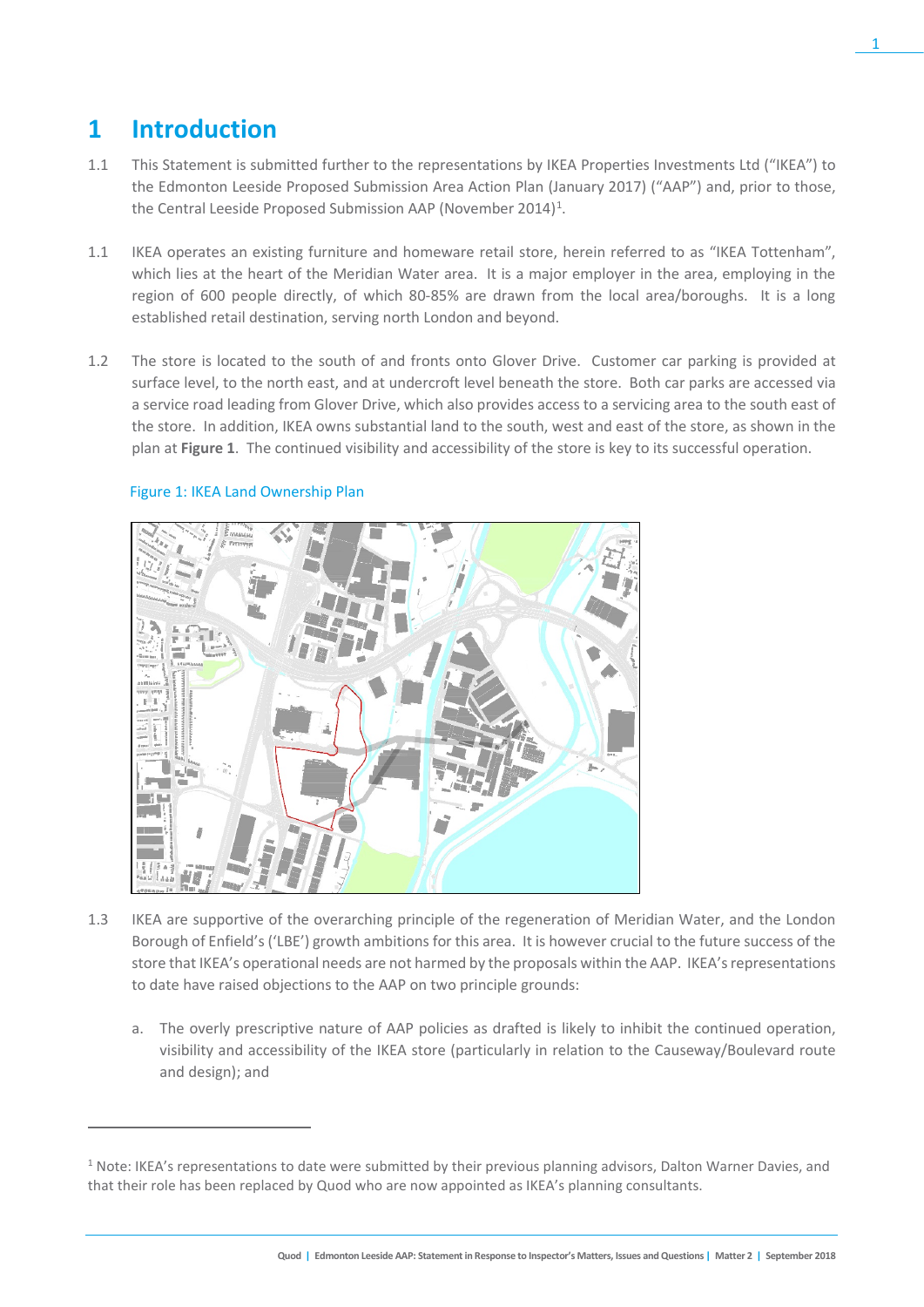- b. The AAP is not underpinned by the requisite transport evidence. There is no evidence to demonstrate that Meridian Water is able to sustainably accommodate the proposed Causeway/Boulevard and overall quantum of development, or indeed that IKEA's operational needs will not be adversely affected. Without this, the AAP is neither fully justified nor effective and cannot provide a sound strategic framework for sustainable development.
- 1.4 As presently framed, the AAP is not sound and IKEA object to Policies EL2, EL3, EL6, EL10, EL11, EL12 and EL13, various supporting paragraphs and figures, and Chapter 14. Over the past four years, throughout the preparation of the AAP, IKEA have sought to engage with officers at LBE to work collaboratively to address their concerns whilst ensuring the sustainable regeneration of Meridian Water. Progress has recently been made and, without prejudice to matter (b) above, IKEA are now working with LBE to enter into a Statement of Common Ground (SOCG) to address their concerns in relation to point (a) through a suite of modifications to the above policies, paragraphs and figures. Whether these modifications are "Minor" or "Main" will be determined by LBE in agreement with the Inspector. Until these modifications are agreed, IKEA maintain their objection.
- 1.5 The lack of transport evidence (matter b) has not however been addressed and remains as a primary concern to IKEA and a fundamental ground for objection. In addition, IKEA also object to the absence of an Infrastructure Delivery Plan (IDP) to demonstrate how the Council plans for the various phases of development to be funded and delivered. These issues are addressed within the Statements submitted on behalf of IKEA in response to Matter 6 (Transport and Movement), 8 (Infrastructure) and 9 (Implementation), which this Statement should be read alongside.
- 1.6 **In summary, this Statement, along with others made on behalf of IKEA, identify that the AAP fails to provide a sound framework for sustainable development, due to fundamental omissions from the evidence base and Plan itself. In order to remedy this, it is critical that further work is undertaken on the transport evidence to underpin the AAP – without this work the AAP cannot be fully justified or effective – and an IDP is provided to demonstrate that the AAP is deliverable, and ultimately sound.**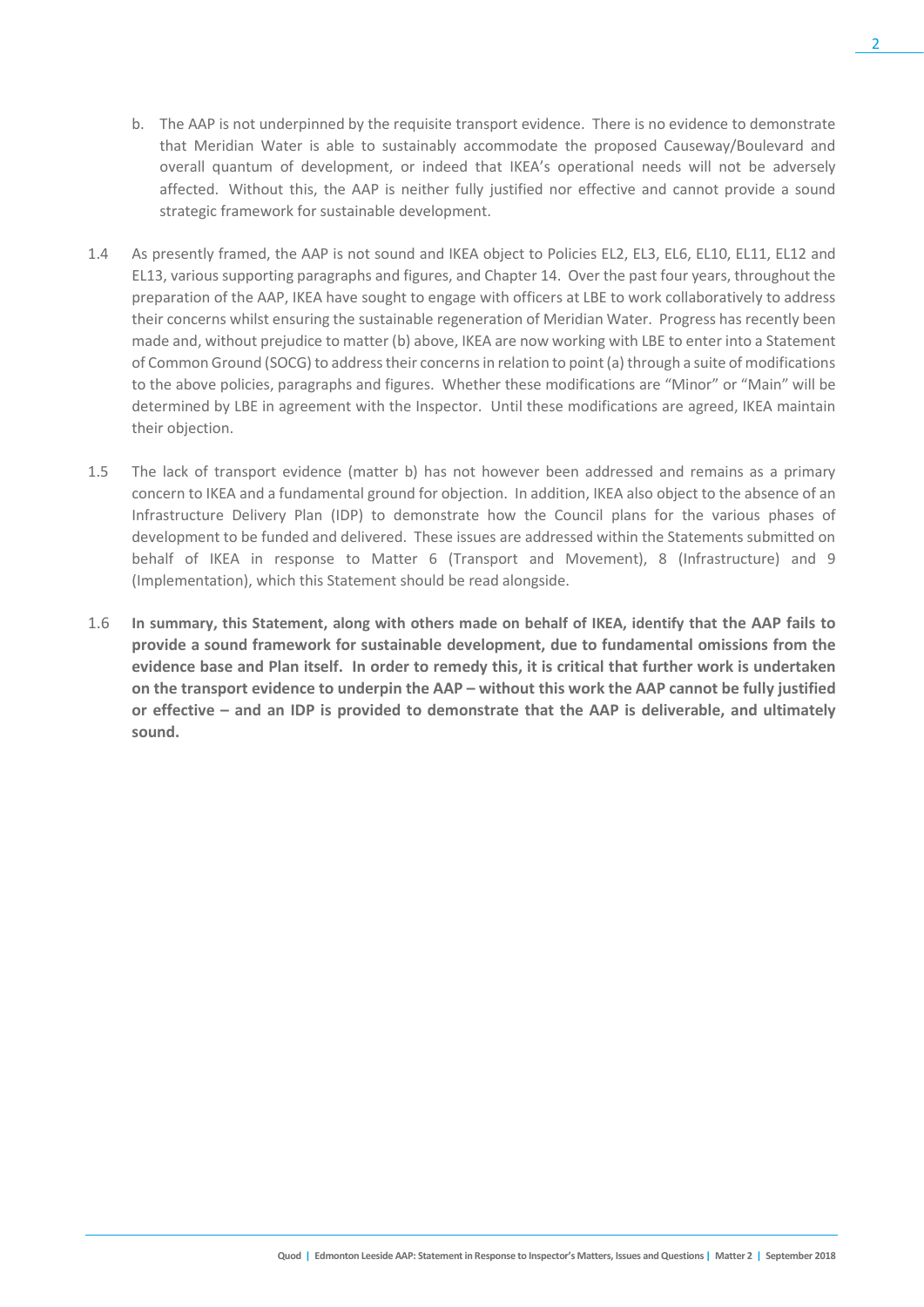## **2 Matter 2 (ix) and (xi) – Employment**

- 2.1 Matter 2 relates to the extent to which the AAP accords with the aim of the National Planning Policy Framework (NPPF) (2018) to contribute to a strong, responsive and competitive economy. This Statement specifically responds to the Inspector's questions (ix) and (xi).
- 2.2 IKEA do not propose to appear at the Examination in connection with Matter 2, in the event that agreement can be reached with LBE on various modifications to the AAP. It is expected these changes will be agreed in an SOCG.
- 2.3 The Statement submitted on behalf of IKEA in relation to Matter 6 also addresses, in part, some of the questions raised by the Inspector which are relevant to Matter 2 and cross reference with this Statement is necessary.

#### *ix. How will the plan respond to the business needs of existing businesses within the Plan area?*

- 2.4 The IKEA store is a major employer and retail destination within Meridian Water. The continued visibility of the store is central to its success, as is the continued accessibility of both of the store car parks by car borne customers, the servicing bay by service/delivery vehicles, and the store itself by customers travelling on foot between the store and the north east car park. Due to the bulky nature of the furniture goods sold, they cannot be easily transported via public transport. It is therefore vital to the future success of the IKEA store that the proposals within the AAP do not unduly affect the ease of car borne access to the store.
- 2.5 As presently framed, the AAP is not sound and IKEA object to Policies EL2, EL3, EL6, EL10, EL11, EL12 and EL13, various supporting paragraphs and figures, and Chapter 14, as the current drafting would adversely affect the above operational needs (see below and Statements in response to Matters 1, 3, 4, 6, 7, 8 and 9 for full details). To help address this, IKEA are working with LBE on a suite of proposed modifications to the AAP via an SOCG (see below). This is to help ensure that the continued visibility, accessibility and operation of the store is not adversely affected and that the future growth of the businessis not inhibited. Until these modifications are agreed, IKEA maintain their objection. Whether these modifications are minor or main will be determined by LBE in agreement with the Inspector.
- 2.6 The proposed modifications and SOCG alone are however insufficient to address IKEA's concerns and overcome their objection to the transport aspects of the AAP.
- 2.7 In this regard there is no evidence to demonstrate, in transport terms, that the area is able to sustainably accommodate the 10,000 homes and 6,000 jobs proposed (Policies EL1 and EL2) or the Causeway/Boulevard (Policy EL6). In addition, no assessment of reasonable alternatives has been undertaken in the case of transportation aspects of the Plan. This is contrary to the requirements of paragraphs 31 and 32 of the NPPF. Without this evidence, it is not possible to conclude that the Plan is deliverable over the plan period or that adverse impacts upon the continued operation, visibility and accessibility of the IKEA store will not be caused. This simply has not been tested.
- 2.8 The AAP does not therefore adequately respond to the business needs of IKEA. Moreover, the major omission of transport analysis from the evidence base means that the AAP cannot provide an effective strategic framework for sustainable development, and is unsound.
- 2.9 Further details in regard to these issues are set out within the Statements submitted on behalf of IKEA in response to Matters 1 (Legal Compliance), 3 (Housing) and 6 (Transport and Movement).